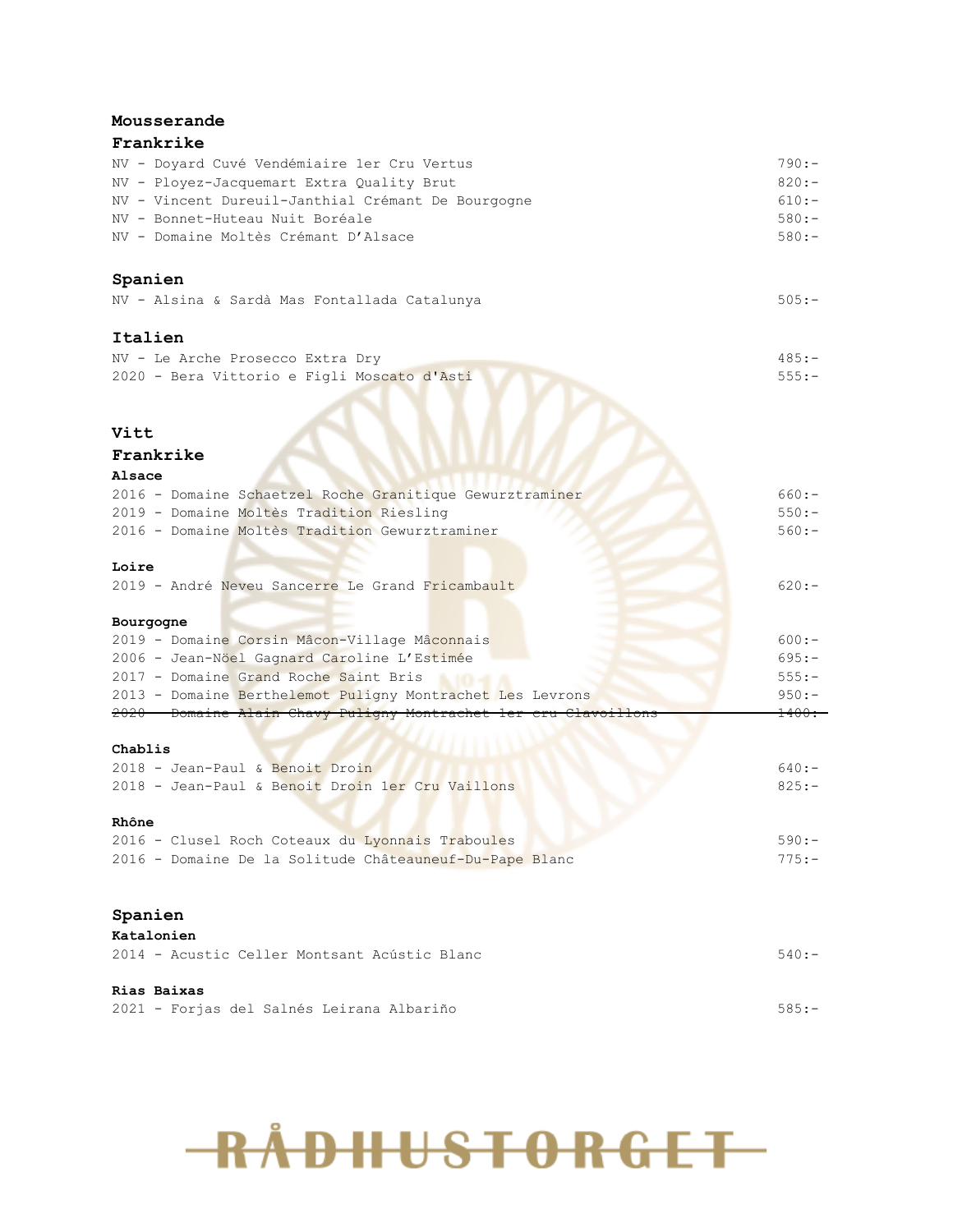### **Italien**

| Toscana                                                 |          |
|---------------------------------------------------------|----------|
| 2018 - Fattoria Montellori Mandorlo Toscana Bianco      | $555: -$ |
| Piemonte                                                |          |
| 2017 - Parusso Langhe Bianco                            | $585:-$  |
| 2017 - Fontanafredda Lange Chardonnay                   | $485:-$  |
| Trentino-Alto Adige                                     |          |
| 2018 - Foradori Vigneti delle Dolomiti Fontanasanta     | $710:-$  |
| Friuli                                                  |          |
| 2018 - Marco Felluga Just Molamatta Bianco              | $555: -$ |
| 2017 - Marco Felluga Collio Chardonnay                  | $595: -$ |
| Sicilien                                                |          |
| 2015 - Girolamo Russo Etna Bianco Nerina                | $815:-$  |
| Österike                                                |          |
| 2017 - Weingut Koppitsch Burgenland Grüner Veltliner    | $540: -$ |
| Tyskland                                                |          |
| Pfalz                                                   |          |
| 2019 - Weingut Leiner Pfalz Handwerk Riesling           | $550:-$  |
| Rheinhessen                                             |          |
| 2021 - K.Wechsler Riesling                              | $585:-$  |
| Sverige / Tyskland                                      |          |
| Göteborg                                                |          |
| 2016 - Wine Mechanics Gimme Gimme Gimme Riesling        | $595: -$ |
|                                                         |          |
| USA                                                     |          |
| Oregon                                                  |          |
| 2015 - Minimus Willamette Valley Vitae Springs Vineyard | $755: -$ |
| 2014 - The Eyrie Vineyards Dundee Hills Pinot Gris      | $725: -$ |
| Nya Zeeland                                             |          |
| Nelson                                                  |          |
| 2014 - Te Mania Nelson Riesling                         | $585: -$ |

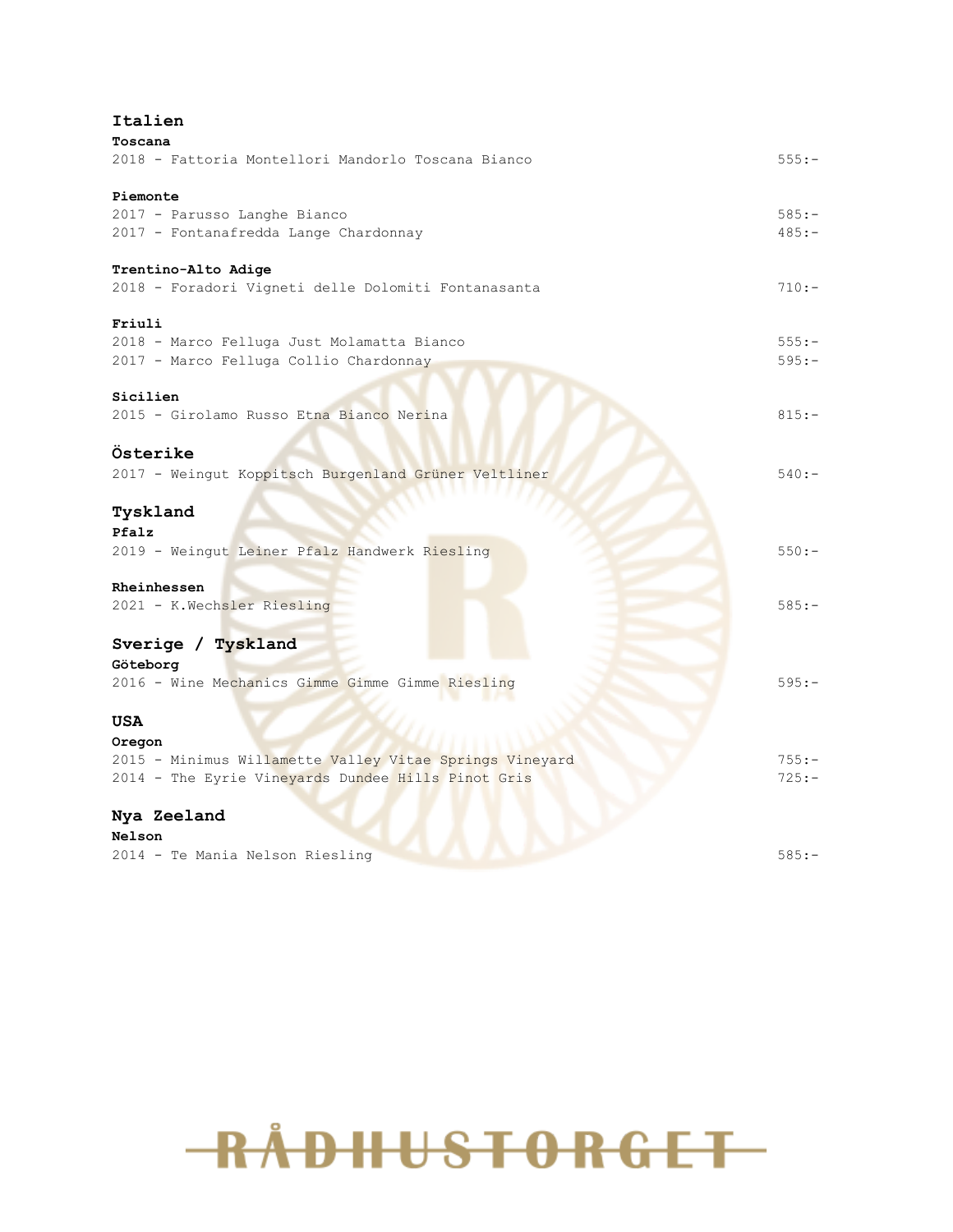| $620:-$<br>$465:-$<br>$655:-$<br>$610:-$<br>$595:-$<br>Rött<br>Frankrike<br>Lorie<br>$550:-$<br>2014 - Laurent Herlin Frostman VDT<br>2019 - André Neveu Sancerre Vieilles Vignes<br>$620:-$<br>Bourgogne<br>2017 - Domaine Berthelemot Santenay 1er Cru La Maladière<br>$835:-$<br>$905:-$<br>2019 - Domaine Berthelemot Santenay 1er Cru La Maladière<br>2017 - Domaine Pierre Ducret Givry 1er Cru Clos Marole<br>$670:-$<br><del>2020 - Château Charriere Girardin Pommard Cuvée Vignots</del><br><del>825.-</del><br>Bordeaux<br>2012 - Domaine De Cambes Bordeaux<br>$965:-$<br>2016 - Château La Croix De Gay Pomerol<br><del>975.</del><br><u> 2010 - Château Canon La Gaffelière Saint Emilion</u><br>2021 - Château Lynch Bages Pauillac<br>2014 - Domaine Cabanis Costières de Nîmes Caractère<br>$510:-$<br>2014 - Tardieu-Laurent Saint-Joseph Vieilles Vignes<br>$760:-$<br>2016 - Domaine Clusel-Roch Coteaux de Lyonnais Traboules<br>$590:-$<br>$535:-$<br>2016 - Domaine D'Ouréa Côte du Rhône<br>$520:-$<br>$690:-$<br>$570:-$<br>$670:-$<br>$650:-$ | Rosé                                                       |  |
|-------------------------------------------------------------------------------------------------------------------------------------------------------------------------------------------------------------------------------------------------------------------------------------------------------------------------------------------------------------------------------------------------------------------------------------------------------------------------------------------------------------------------------------------------------------------------------------------------------------------------------------------------------------------------------------------------------------------------------------------------------------------------------------------------------------------------------------------------------------------------------------------------------------------------------------------------------------------------------------------------------------------------------------------------------------------------|------------------------------------------------------------|--|
|                                                                                                                                                                                                                                                                                                                                                                                                                                                                                                                                                                                                                                                                                                                                                                                                                                                                                                                                                                                                                                                                         | Frankrike                                                  |  |
|                                                                                                                                                                                                                                                                                                                                                                                                                                                                                                                                                                                                                                                                                                                                                                                                                                                                                                                                                                                                                                                                         | 2020 - André Neveu Sancerre Le Grand Fricambault           |  |
|                                                                                                                                                                                                                                                                                                                                                                                                                                                                                                                                                                                                                                                                                                                                                                                                                                                                                                                                                                                                                                                                         | 2020 - Mas de la Source Pays d'Oc Réserve Rosé             |  |
|                                                                                                                                                                                                                                                                                                                                                                                                                                                                                                                                                                                                                                                                                                                                                                                                                                                                                                                                                                                                                                                                         | Italien                                                    |  |
|                                                                                                                                                                                                                                                                                                                                                                                                                                                                                                                                                                                                                                                                                                                                                                                                                                                                                                                                                                                                                                                                         | 2017 - Girolamo Russo Etna a' Rina                         |  |
|                                                                                                                                                                                                                                                                                                                                                                                                                                                                                                                                                                                                                                                                                                                                                                                                                                                                                                                                                                                                                                                                         |                                                            |  |
|                                                                                                                                                                                                                                                                                                                                                                                                                                                                                                                                                                                                                                                                                                                                                                                                                                                                                                                                                                                                                                                                         | Nya Zeeland                                                |  |
|                                                                                                                                                                                                                                                                                                                                                                                                                                                                                                                                                                                                                                                                                                                                                                                                                                                                                                                                                                                                                                                                         | Nelson                                                     |  |
|                                                                                                                                                                                                                                                                                                                                                                                                                                                                                                                                                                                                                                                                                                                                                                                                                                                                                                                                                                                                                                                                         | 2015 - Te Mania Nelson Pinot Noir                          |  |
|                                                                                                                                                                                                                                                                                                                                                                                                                                                                                                                                                                                                                                                                                                                                                                                                                                                                                                                                                                                                                                                                         | Sverige / Tyskland                                         |  |
|                                                                                                                                                                                                                                                                                                                                                                                                                                                                                                                                                                                                                                                                                                                                                                                                                                                                                                                                                                                                                                                                         | 2017 - Wine Mechanics Fistful of Love Spätburgunder Rosé   |  |
|                                                                                                                                                                                                                                                                                                                                                                                                                                                                                                                                                                                                                                                                                                                                                                                                                                                                                                                                                                                                                                                                         |                                                            |  |
|                                                                                                                                                                                                                                                                                                                                                                                                                                                                                                                                                                                                                                                                                                                                                                                                                                                                                                                                                                                                                                                                         |                                                            |  |
|                                                                                                                                                                                                                                                                                                                                                                                                                                                                                                                                                                                                                                                                                                                                                                                                                                                                                                                                                                                                                                                                         |                                                            |  |
|                                                                                                                                                                                                                                                                                                                                                                                                                                                                                                                                                                                                                                                                                                                                                                                                                                                                                                                                                                                                                                                                         |                                                            |  |
|                                                                                                                                                                                                                                                                                                                                                                                                                                                                                                                                                                                                                                                                                                                                                                                                                                                                                                                                                                                                                                                                         |                                                            |  |
|                                                                                                                                                                                                                                                                                                                                                                                                                                                                                                                                                                                                                                                                                                                                                                                                                                                                                                                                                                                                                                                                         |                                                            |  |
|                                                                                                                                                                                                                                                                                                                                                                                                                                                                                                                                                                                                                                                                                                                                                                                                                                                                                                                                                                                                                                                                         |                                                            |  |
|                                                                                                                                                                                                                                                                                                                                                                                                                                                                                                                                                                                                                                                                                                                                                                                                                                                                                                                                                                                                                                                                         |                                                            |  |
|                                                                                                                                                                                                                                                                                                                                                                                                                                                                                                                                                                                                                                                                                                                                                                                                                                                                                                                                                                                                                                                                         |                                                            |  |
|                                                                                                                                                                                                                                                                                                                                                                                                                                                                                                                                                                                                                                                                                                                                                                                                                                                                                                                                                                                                                                                                         |                                                            |  |
|                                                                                                                                                                                                                                                                                                                                                                                                                                                                                                                                                                                                                                                                                                                                                                                                                                                                                                                                                                                                                                                                         |                                                            |  |
|                                                                                                                                                                                                                                                                                                                                                                                                                                                                                                                                                                                                                                                                                                                                                                                                                                                                                                                                                                                                                                                                         |                                                            |  |
|                                                                                                                                                                                                                                                                                                                                                                                                                                                                                                                                                                                                                                                                                                                                                                                                                                                                                                                                                                                                                                                                         |                                                            |  |
|                                                                                                                                                                                                                                                                                                                                                                                                                                                                                                                                                                                                                                                                                                                                                                                                                                                                                                                                                                                                                                                                         |                                                            |  |
|                                                                                                                                                                                                                                                                                                                                                                                                                                                                                                                                                                                                                                                                                                                                                                                                                                                                                                                                                                                                                                                                         |                                                            |  |
|                                                                                                                                                                                                                                                                                                                                                                                                                                                                                                                                                                                                                                                                                                                                                                                                                                                                                                                                                                                                                                                                         |                                                            |  |
|                                                                                                                                                                                                                                                                                                                                                                                                                                                                                                                                                                                                                                                                                                                                                                                                                                                                                                                                                                                                                                                                         |                                                            |  |
|                                                                                                                                                                                                                                                                                                                                                                                                                                                                                                                                                                                                                                                                                                                                                                                                                                                                                                                                                                                                                                                                         | Rhône                                                      |  |
|                                                                                                                                                                                                                                                                                                                                                                                                                                                                                                                                                                                                                                                                                                                                                                                                                                                                                                                                                                                                                                                                         |                                                            |  |
|                                                                                                                                                                                                                                                                                                                                                                                                                                                                                                                                                                                                                                                                                                                                                                                                                                                                                                                                                                                                                                                                         |                                                            |  |
|                                                                                                                                                                                                                                                                                                                                                                                                                                                                                                                                                                                                                                                                                                                                                                                                                                                                                                                                                                                                                                                                         |                                                            |  |
|                                                                                                                                                                                                                                                                                                                                                                                                                                                                                                                                                                                                                                                                                                                                                                                                                                                                                                                                                                                                                                                                         |                                                            |  |
|                                                                                                                                                                                                                                                                                                                                                                                                                                                                                                                                                                                                                                                                                                                                                                                                                                                                                                                                                                                                                                                                         | 2016 - Domaine D'Ouréa Tire Bouchon VDT                    |  |
|                                                                                                                                                                                                                                                                                                                                                                                                                                                                                                                                                                                                                                                                                                                                                                                                                                                                                                                                                                                                                                                                         | 2015 - Domaine D'Ouréa Vacqueyras                          |  |
|                                                                                                                                                                                                                                                                                                                                                                                                                                                                                                                                                                                                                                                                                                                                                                                                                                                                                                                                                                                                                                                                         | Languedoc Roussillon                                       |  |
|                                                                                                                                                                                                                                                                                                                                                                                                                                                                                                                                                                                                                                                                                                                                                                                                                                                                                                                                                                                                                                                                         | 2017 - Luc Lapeyre L'Amourier Minervois                    |  |
|                                                                                                                                                                                                                                                                                                                                                                                                                                                                                                                                                                                                                                                                                                                                                                                                                                                                                                                                                                                                                                                                         | 2014 - Jean Gardiés Côtes du Roussillon Je Cherche Le Ciel |  |
|                                                                                                                                                                                                                                                                                                                                                                                                                                                                                                                                                                                                                                                                                                                                                                                                                                                                                                                                                                                                                                                                         | 2014 - Jean Michel Alquier Faugères Les Premières          |  |

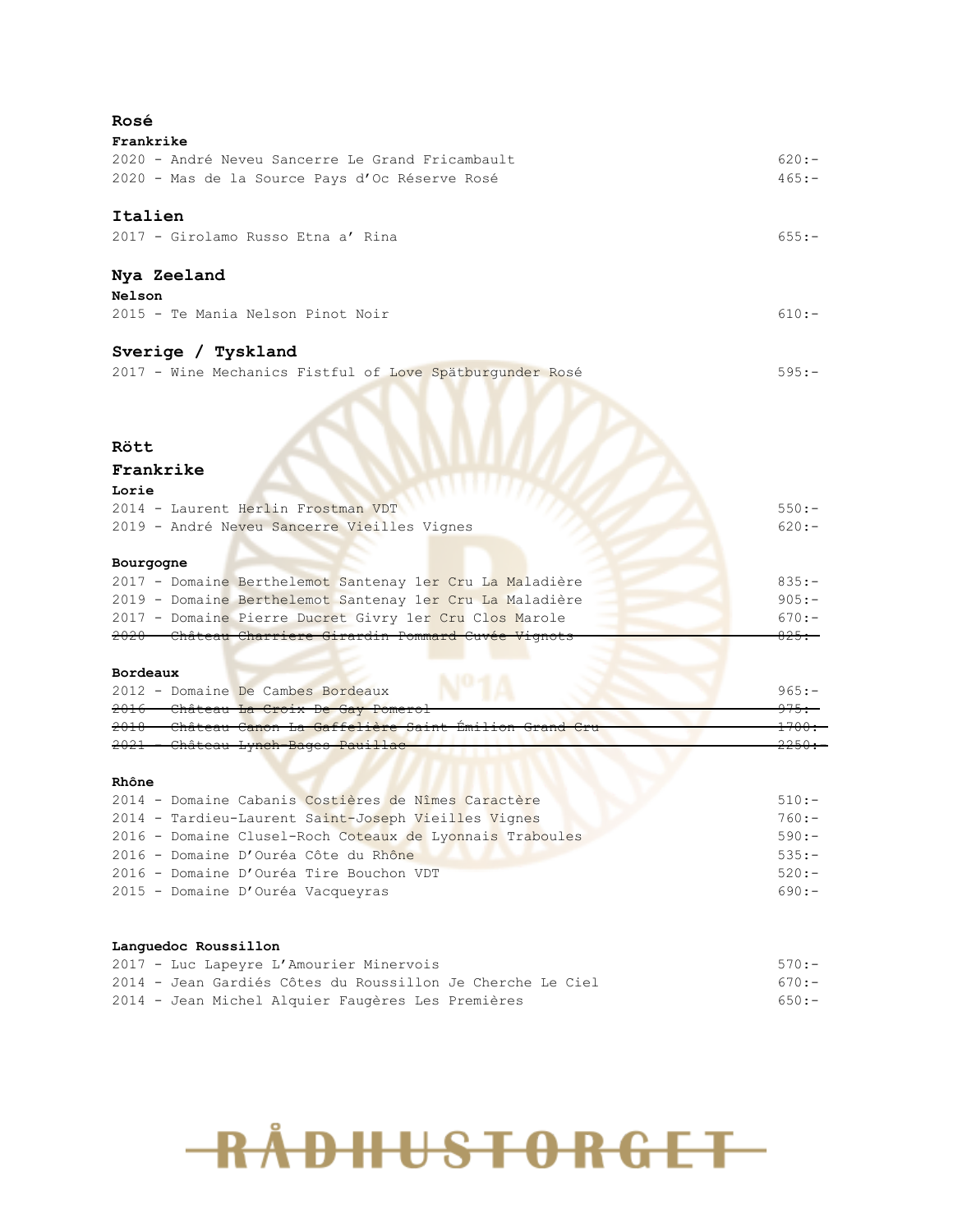| Spanien                                                                        |                   |
|--------------------------------------------------------------------------------|-------------------|
| Tierra de Castilla                                                             |                   |
| 2018 - Uvas Felices Sospechoso                                                 | $545: -$          |
| Rioja                                                                          |                   |
| 2015 - Paisajes Rioja Valsalado                                                | $685:-$           |
| Madrid                                                                         |                   |
| 2020 - COMANDO G Madrid Bruja de Rozas                                         | $600:-$           |
| Katalonien<br>2018 Fredi Torres Priorat Classi                                 |                   |
|                                                                                |                   |
| Ribera del Duero<br><del>2019 Dominio del Àguila Pícaro del Àguila Tinto</del> |                   |
|                                                                                |                   |
| Italien                                                                        |                   |
| Piemonte                                                                       |                   |
| 2020 - Fontanafredda Briccotondo Barbera                                       | $470:-$           |
| 2017 - Fontanafredda Barolo                                                    | $720:-$           |
| 2019 - Cesare Bussolo Dolcetto d'Alba                                          | $605:-$           |
| 2019 - Cesare Bussolo Barbera d'Alba Santa Lucia                               | $700:-$           |
| 2017 - Cesare Bussolo Barolo del Comune di La Morra                            | $1200:-$          |
| Trentino-Alto Adige                                                            |                   |
| 2018 - Foradori Vigneti delle Dolomiti Sgarzon                                 | $725: -$          |
| Marche                                                                         |                   |
| 2020 - Stefano Zoli Verdicchio di Matelica                                     | $585:-$           |
| Toscana                                                                        |                   |
| 2015 - Elia Palazzesi Brunello di Montalcino                                   | $840:-$           |
| 2017 - Elia Palazzesi Rosso di Montalcino                                      | $580:-$           |
| 2015 - Sassoregale Maremma Toscana Sangiovese                                  | $580:-$           |
| Sicilien                                                                       |                   |
| 2016 - Girolamo Russo Etna Rosso 'A Rina                                       | $695:-$           |
| $2020 - C.0.S.$ Pithos Rosso                                                   | $675: -$          |
| 2019 - C.O.S. Cerasuolo di Vittoria                                            | $650:-$           |
| 2020 - Vino di Anna Palmentino                                                 | $595: -$          |
| 2020 - Vino di Anna Jeudi                                                      | <del>640. -</del> |

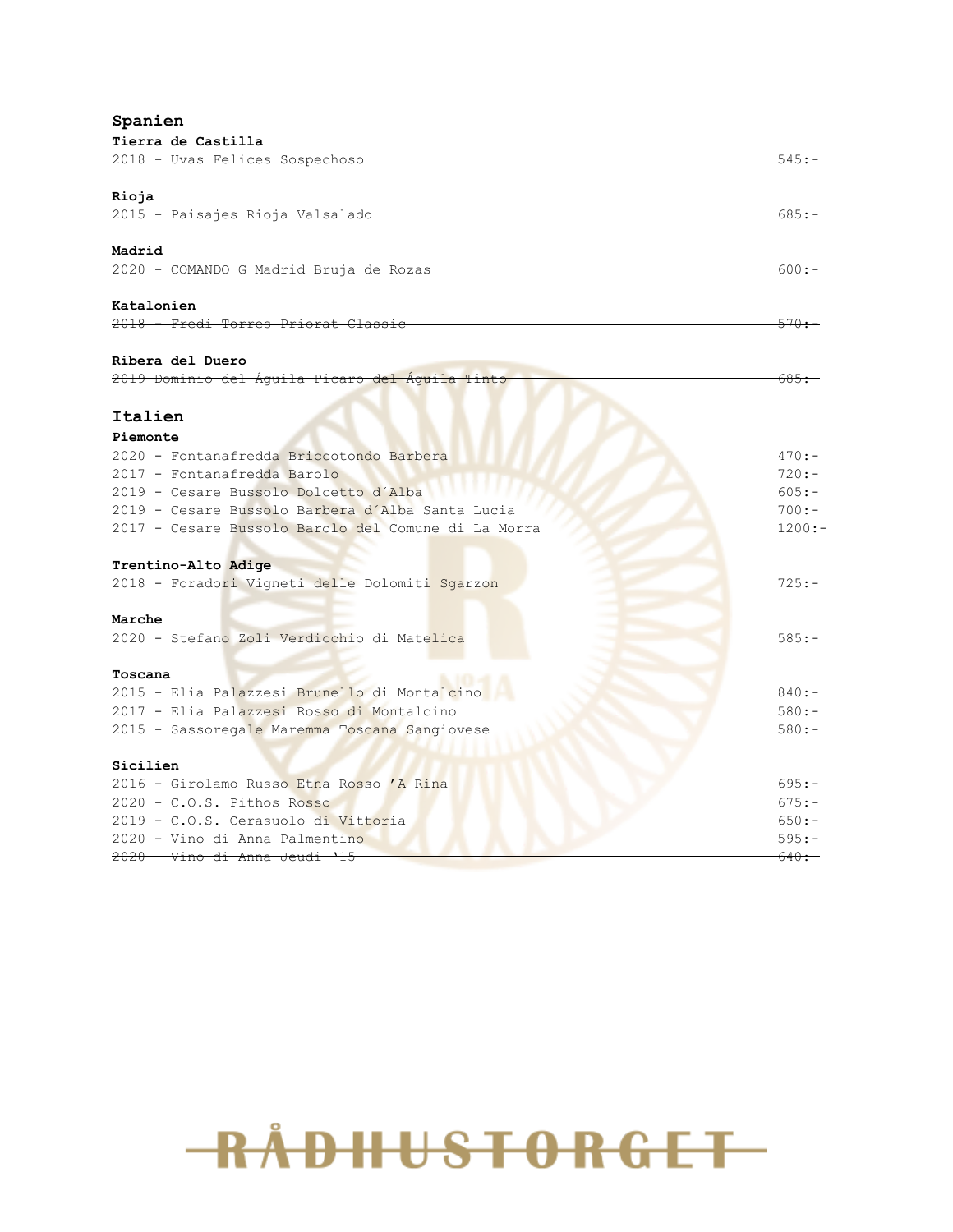#### **Portugal**

**Alentejo** 2014 - Maria Mora Reserva 550:-

#### **Nya Zeeland**

## **Nelson** 2014 - Te Mania Nelson Pinot Noir 650:- **Central Otago** 2011 - Rippon Pinot Noir 1100:- **USA Kalifornien** NV - Eberle Winery Paso Robles Full Boar Red 645:- 2020 - Clay Creek Vineyards Lodi Pinot Noir 555:-**Sydafrika Swartland** 2020 - TESTALONGA Baby Bandito Follow Your Dreams 570:-